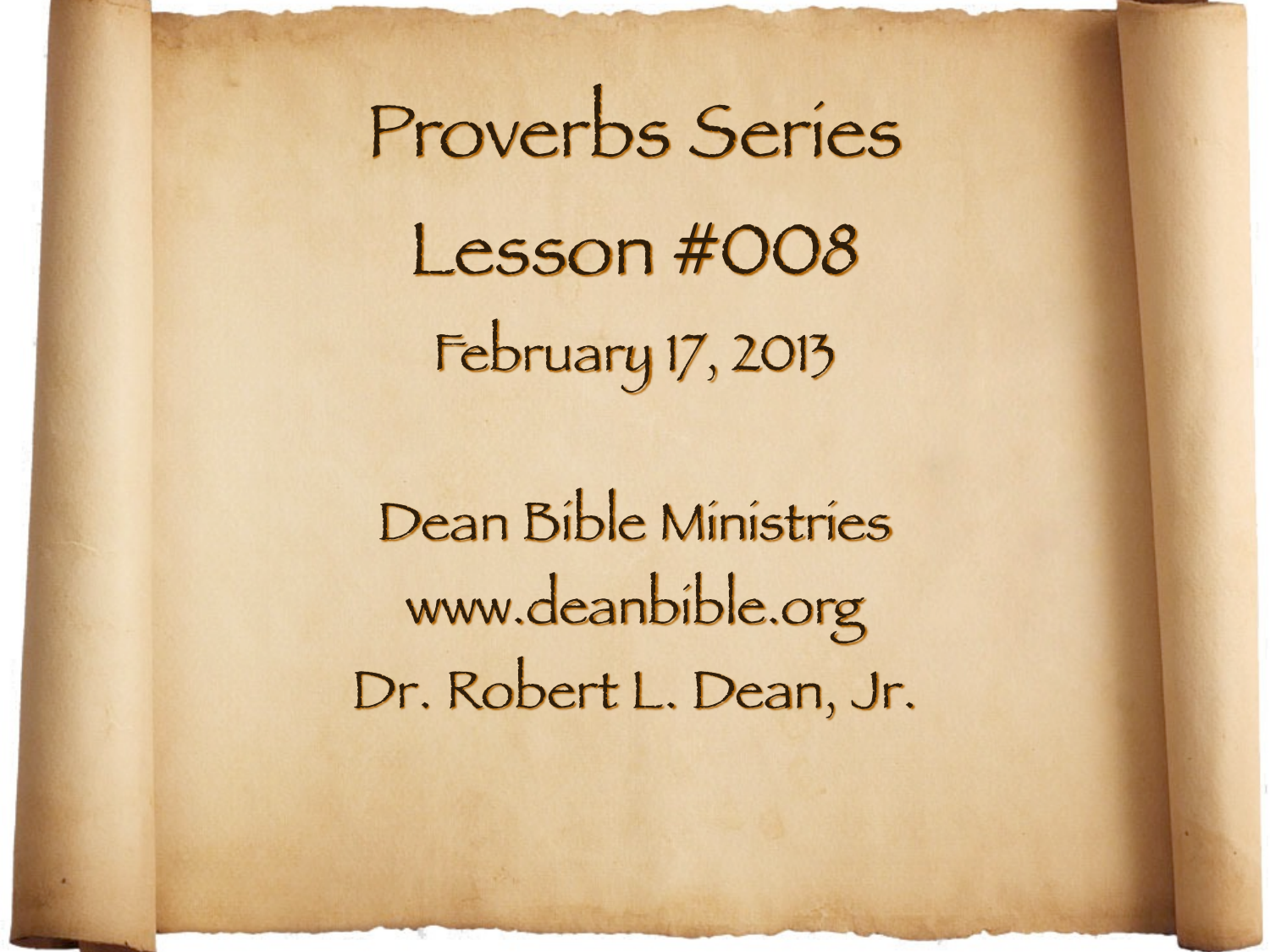**Prov. 14:12, "There is a way that seems right to a man, but its end is the way of death."**

# **Proverbs Guide for Skillful Living**

**DEATH**



**LIFE**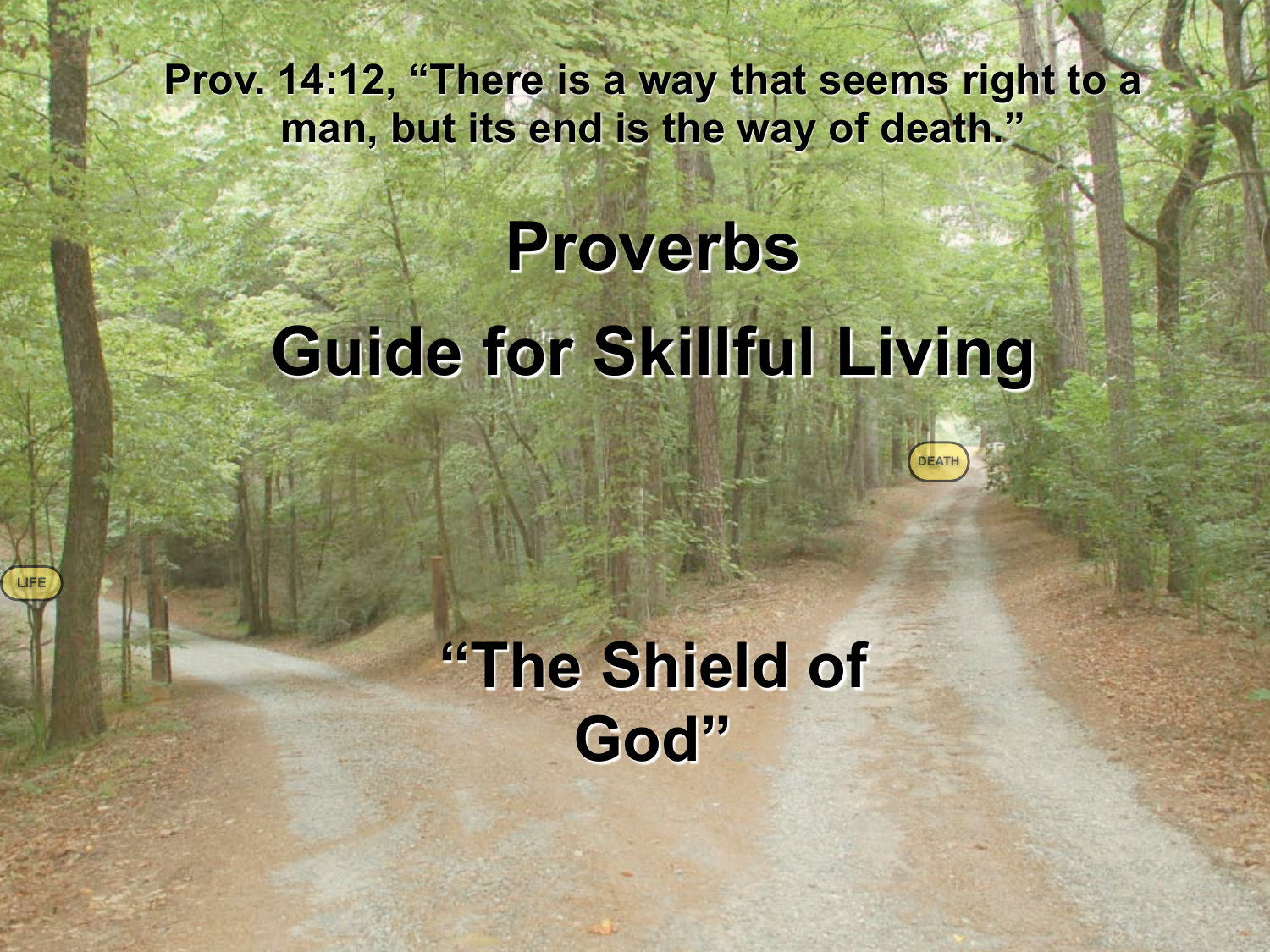#### **10 Lessons on Wisdom Prov. 1:8–9:18**

**1. Challenge to listen to the father's guidance and reject the influence of your peers, 1:8–19**

**Comment: Wisdom rebukes the simple, the naïve, the open minded, 1:20–33**

- **2. Seek wisdom to find the knowledge of God which alone will protect and shield you from self-destruction, 2:1–22**
- **3. The promise of the Lord and the son's responsibility, 3:1–12**
- **4. The value of wisdom, 3:13–15**
- **5. The importance of following the path of wisdom, knowledge and understanding, 4:1–9**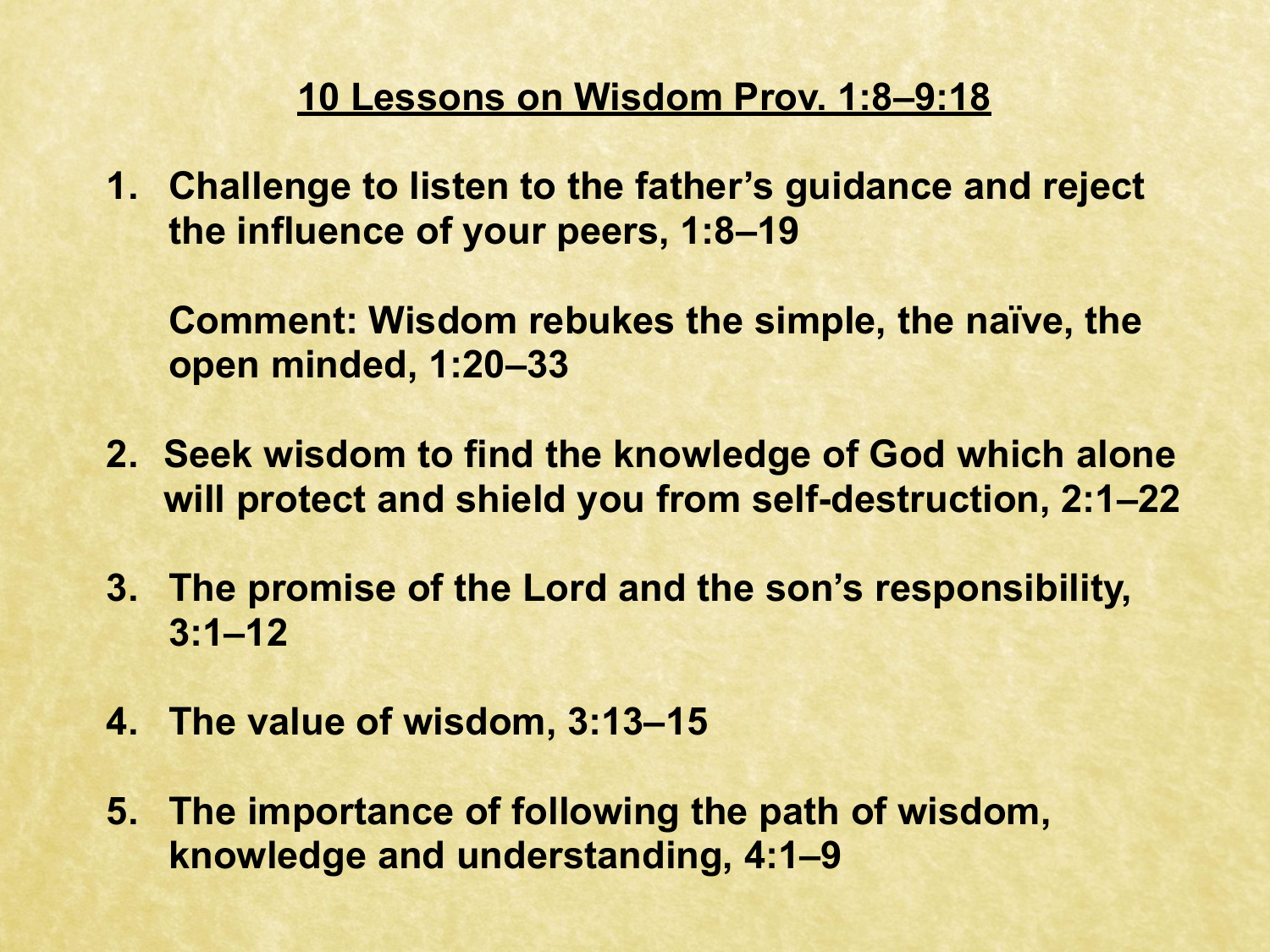**Prov. 2:1, "My son, if you receive my words, and treasure my commands within you,**

**Prov. 2:2, "So that you incline your ear to wisdom, and apply your heart to understanding;**

**Prov. 2:3, "Yes, if you cry out for discernment, and lift up your voice for understanding,** 

**Prov. 2:4, "If you seek her as silver, and search for her as for hidden treasures;** 

**Prov. 2:5, "Then you will understand the fear of the LORD, and find the knowledge of God."**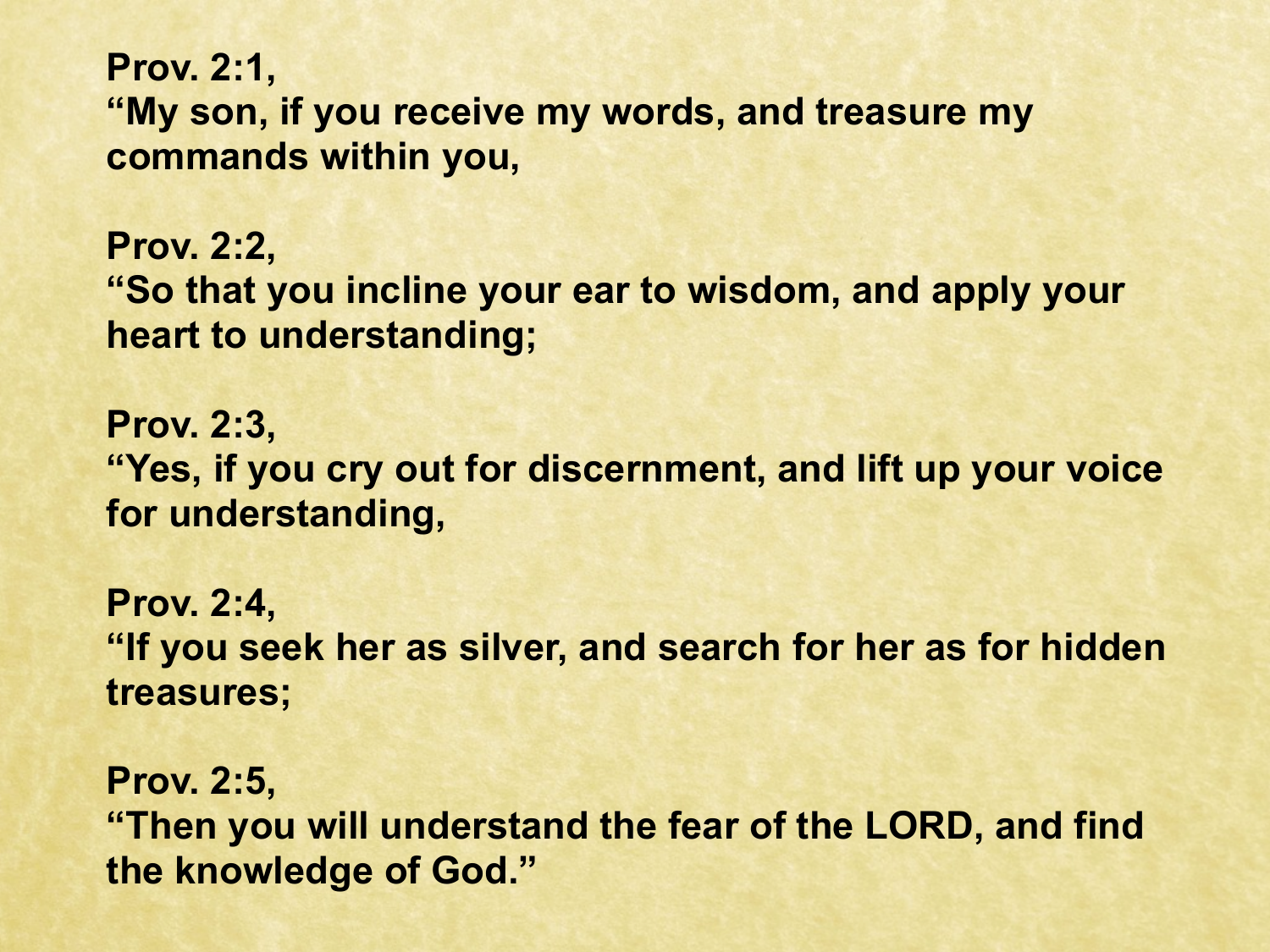**Prov. 2:1,**

**"My son, if you receive my words, and treasure my commands within you,** 

**Prov. 2:3,**

**"Yes, if you cry out for discernment, and lift up your voice for understanding,**

**Prov. 2:4,**

**"If you seek her as silver, and search for her as for hidden treasures;**

**Prov. 2:5,**

**"Then you will understand the fear of the LORD, and find the knowledge of God."** 

**Prov. 2:9,** 

**"Then you will understand righteousness and justice, equity and every good path."**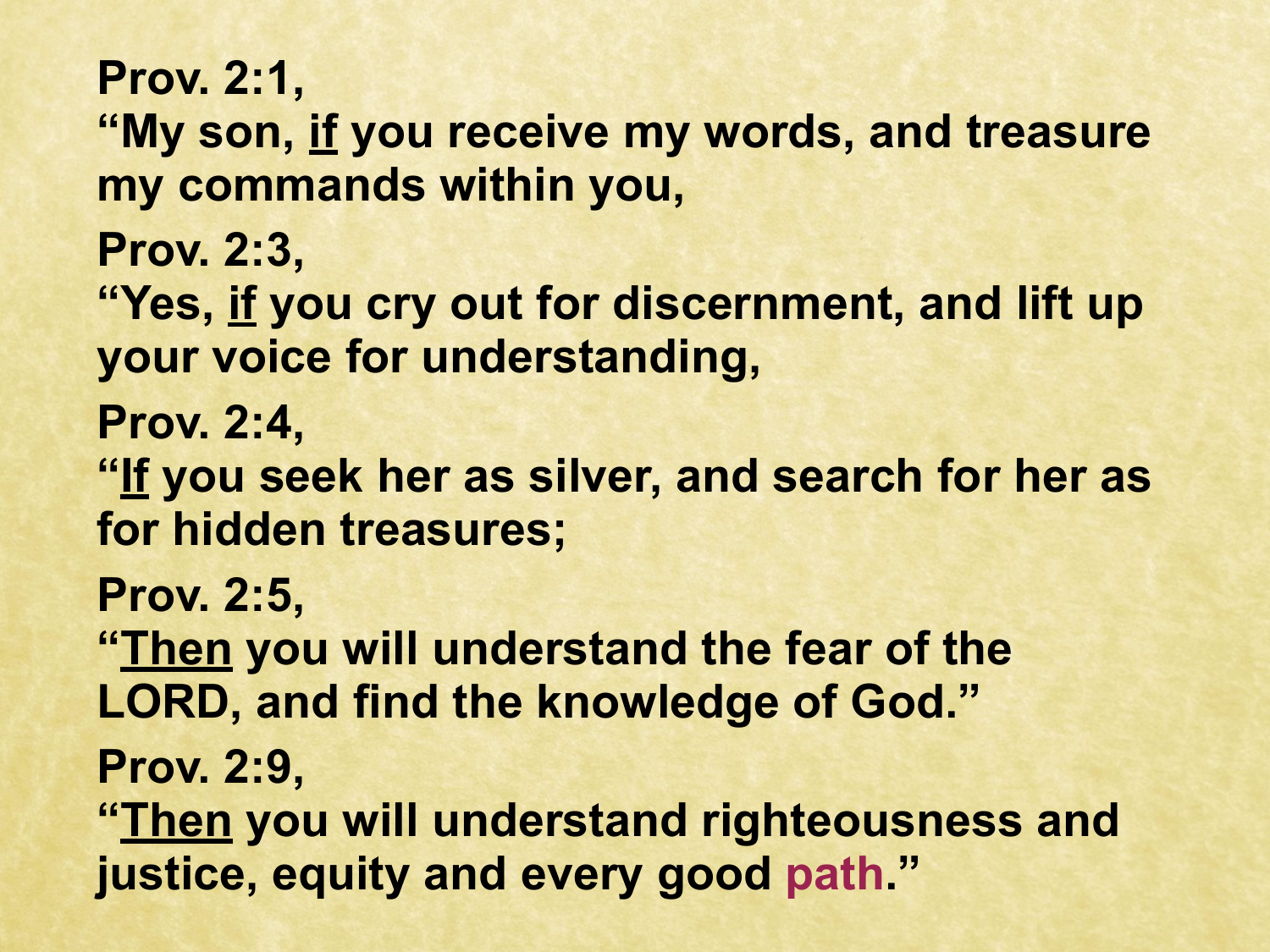**Prov. 2:5, "Then you will understand the fear of the LORD, And find the knowledge of God. Prov. 2:6, "For the LORD gives wisdom; From His mouth come knowledge and understanding; Prov. 2:7, "He stores up sound wisdom for the upright; He is a shield to those who walk uprightly;** 

**Prov. 2:8,**

**"He guards the paths of justice,** 

**And preserves the way of His saints."**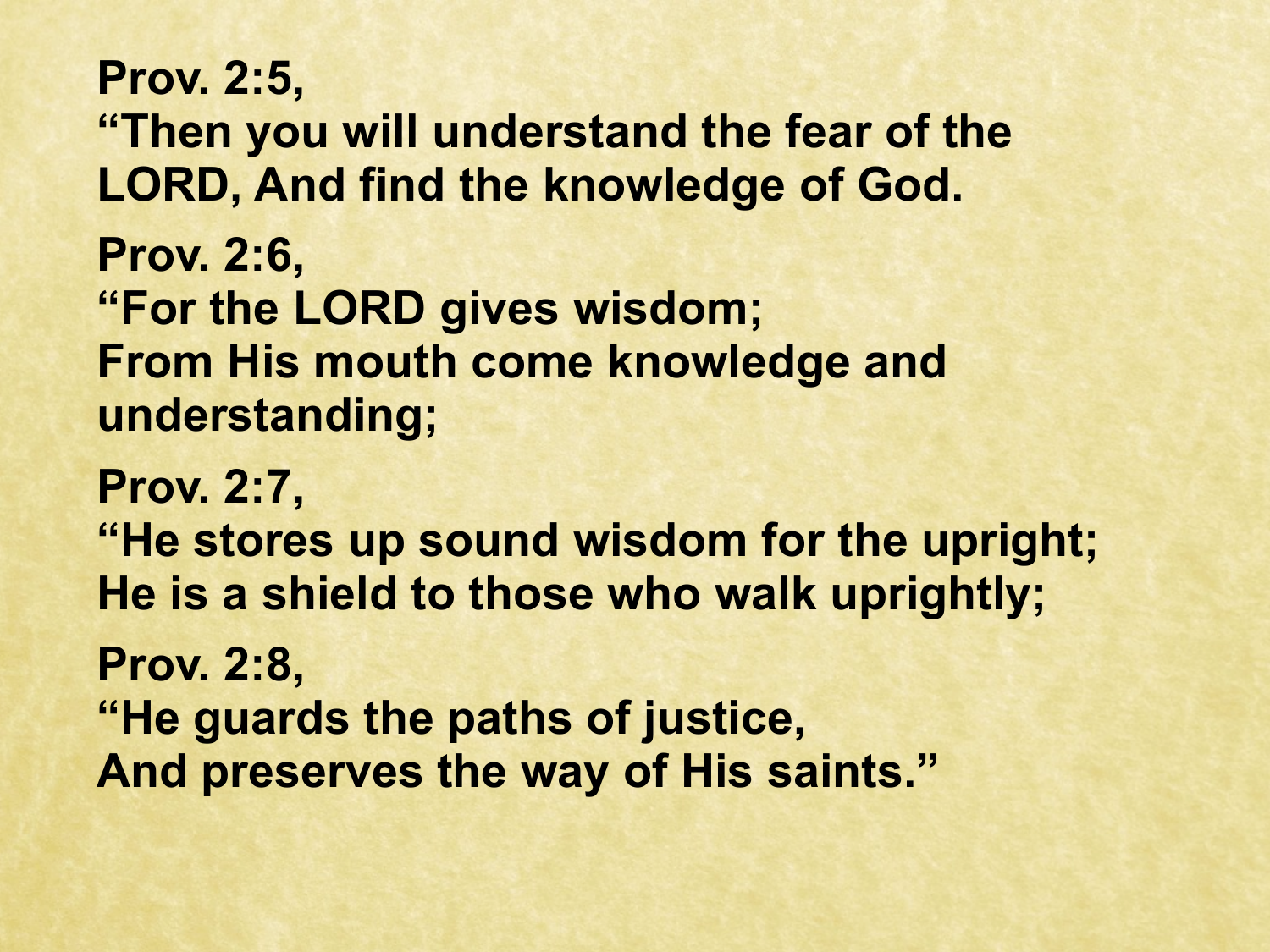**Prov. 2:5, "Then you will understand [***bin***] the fear of the LORD, And find the knowledge [***da'at***] of God. Prov. 2:6, "For the LORD gives wisdom [***chokmah***]; From His mouth come knowledge [***da'at***] and understanding [***tabinah***]; Prov. 2:7, "He stores up sound wisdom [***tushiya***] for the upright; He is a shield to those who walk uprightly; Prov. 2:8, "He guards the paths of justice, And preserves the way of His saints."**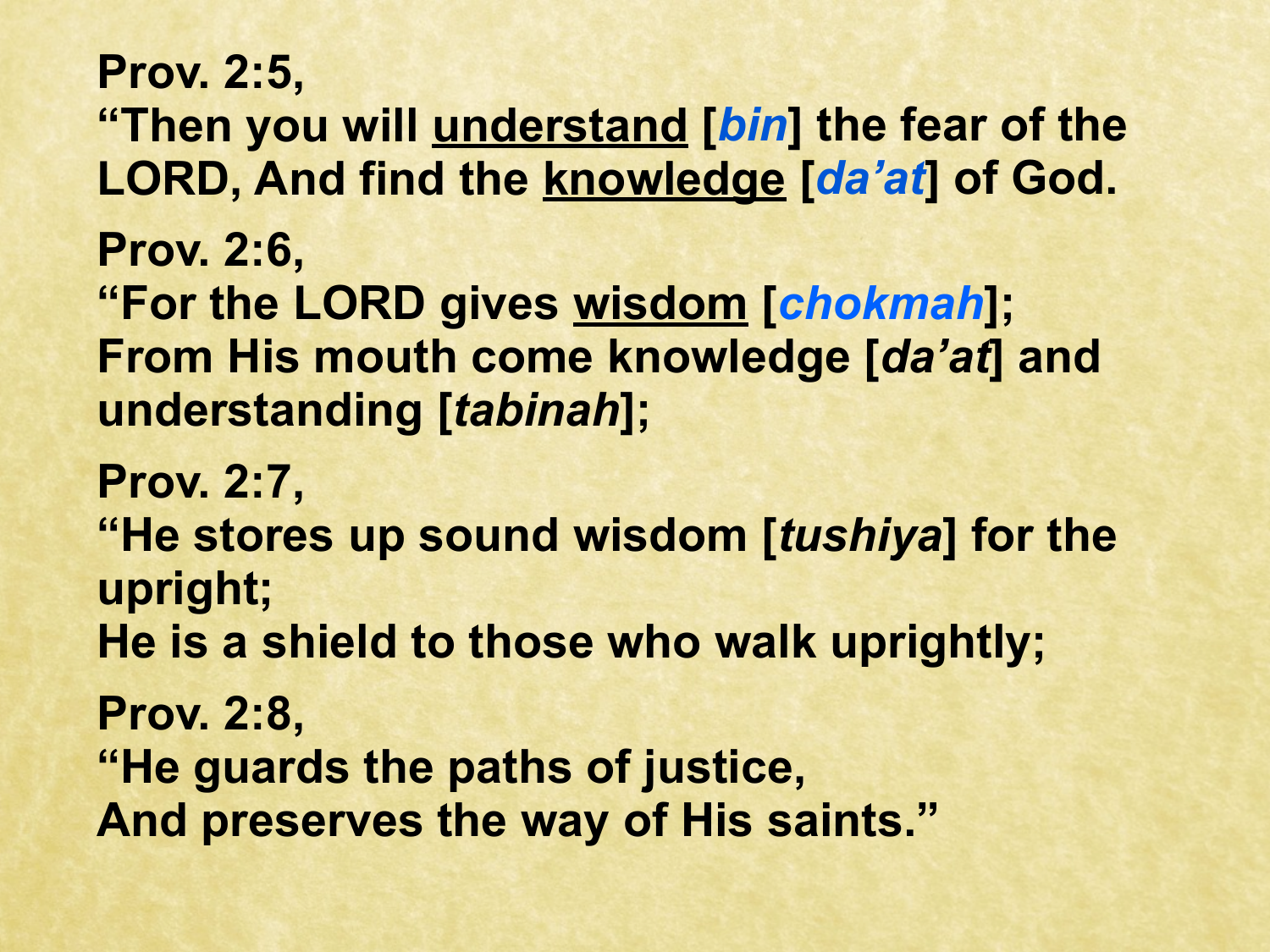#### **The Multiple Facets of Wisdom in Proverbs**

**Wisdom h**טֹלֹטָ *chokhma* **Skill, prudence Instruction rDs…wm** *musar* **Discipline, instruction Understanding**  $h$ *ina*  **Discernment craftiness |עֲרְמָה** *{orma*  **Prudence wise lkc l** *skhl* **Intelligence Knowledge**  $\mathbf{u}$ יצה *da<sup>c</sup>at*  **Applicable knowledge Discretion hD;mˆzVm** *mezimma* **Purpose, discretion Planning תחבולות** *tachbulot*  **Wise counsel hD¥yIv…w;t** *(tu®shˆîya®) wisdom for successful living*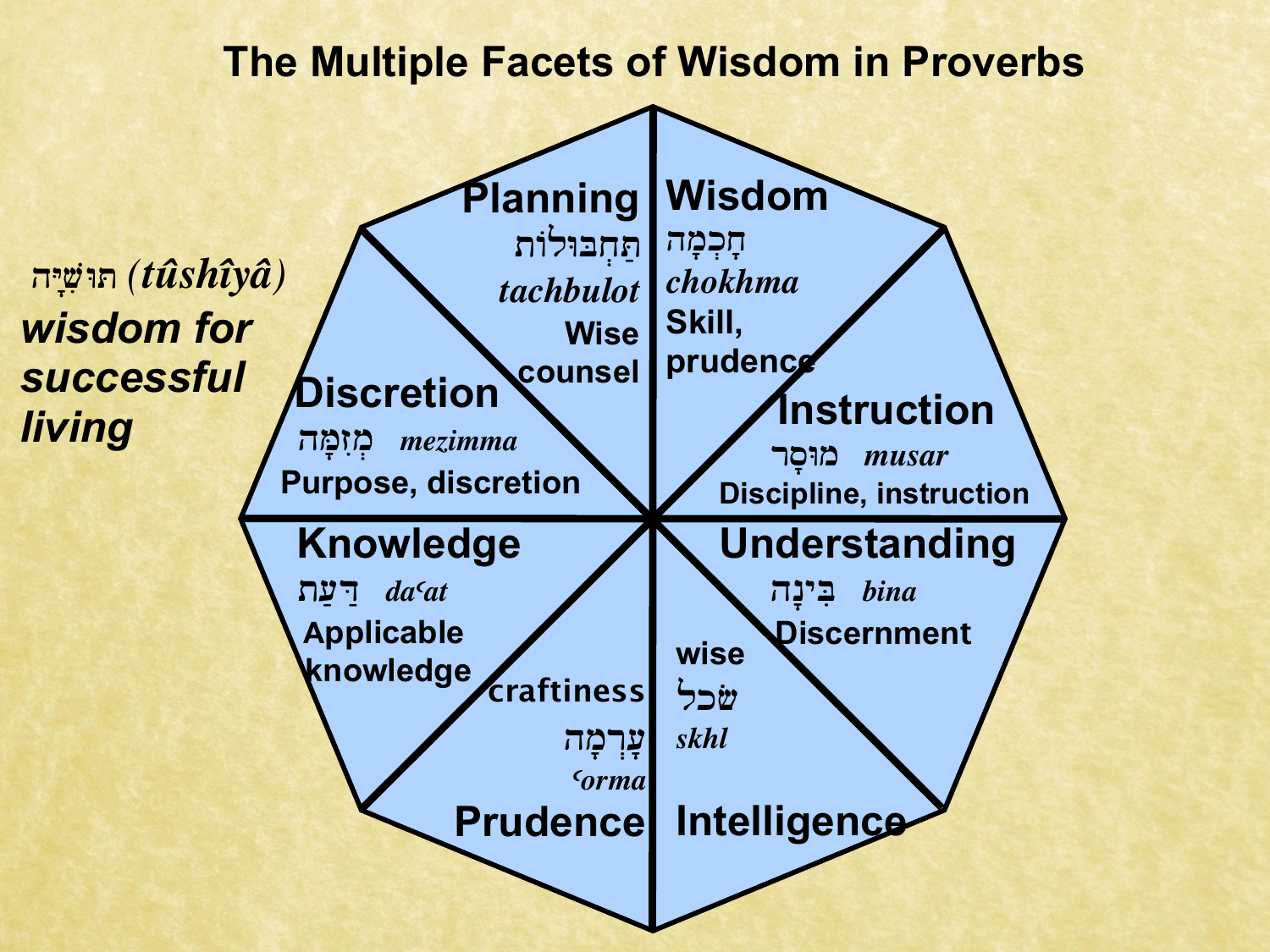## **Prov. 2:5, "Then you will understand [***bin***] the fear of the LORD, And find the knowledge [***da'at***] of God.**

**Prov. 2:6, "For the LORD gives wisdom [***chokmah***]; From His mouth come knowledge [***da'at***] and understanding [***tabinah***];"**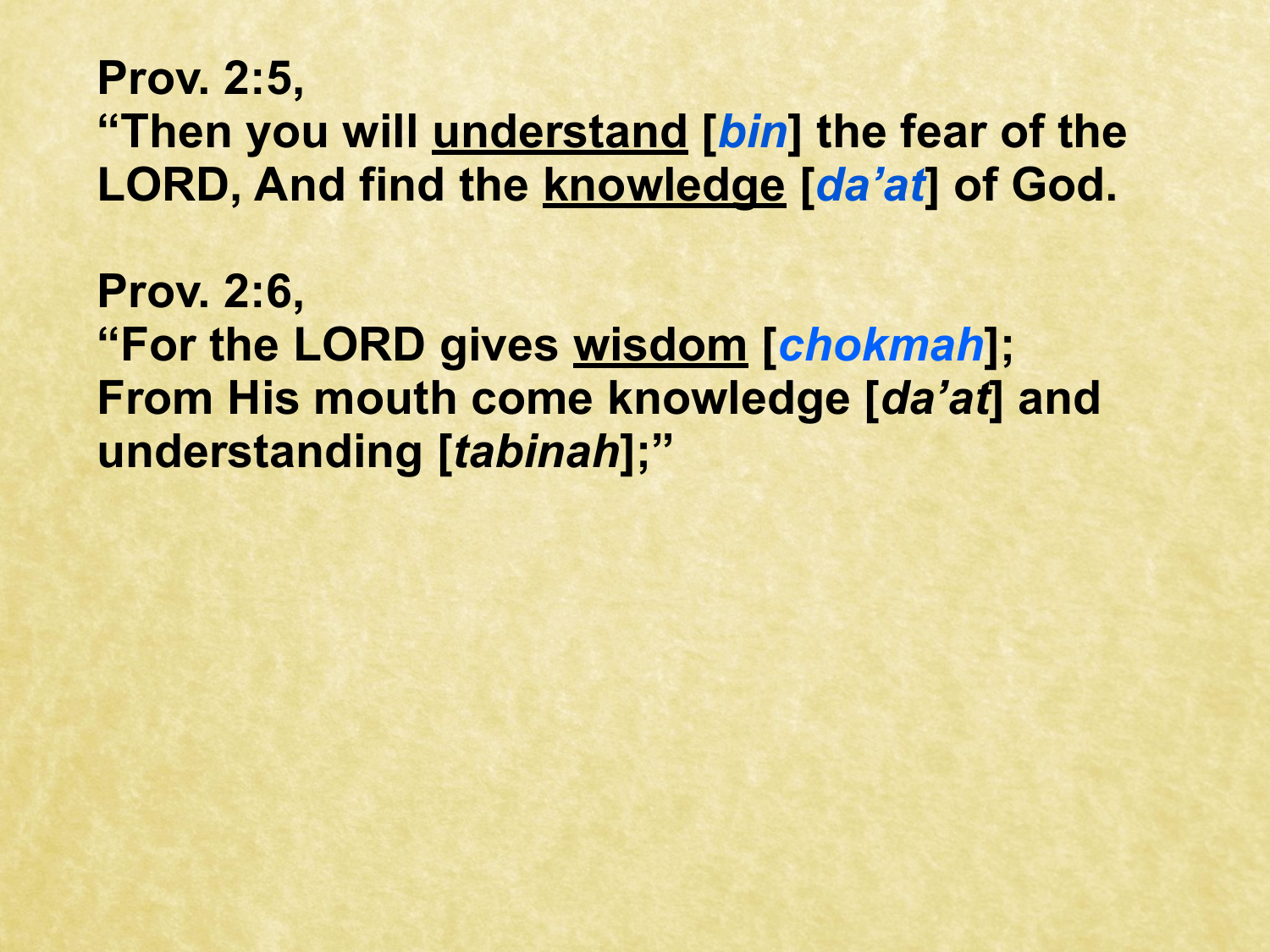**Prov. 8:22, "The LORD possessed me at the beginning of His way, Before His works of old.** 

**Prov. 8:23, "I have been established from everlasting, From the beginning, before there was ever an earth.** 

**Prov. 8:24, "When there were no depths I was brought forth, When there were no fountains abounding with water."**

**cf., Job 28:12–28, Daniel 2:21–22**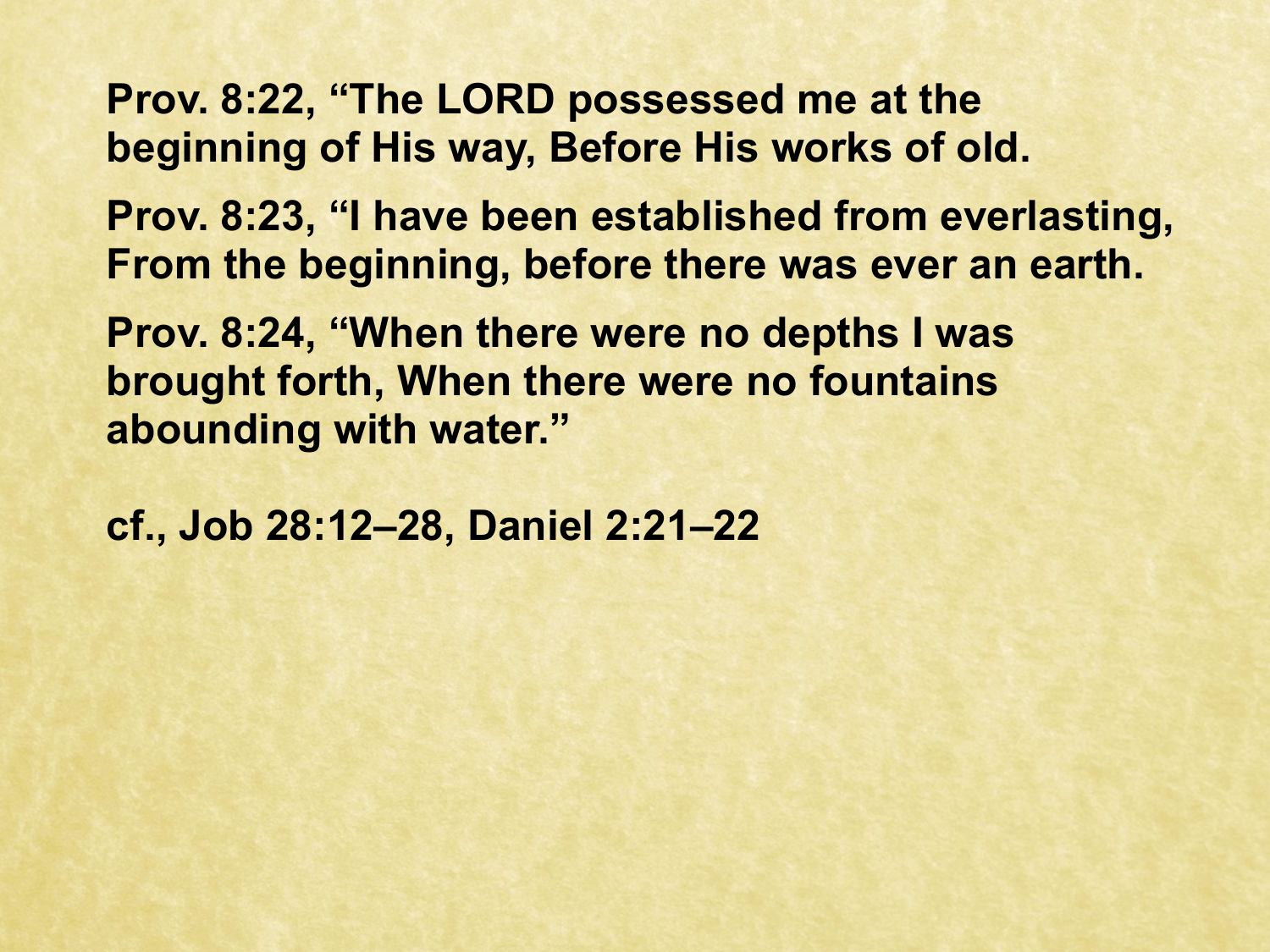**2 Pet. 1:20, "knowing this first, that no prophecy of Scripture is of any private interpretation,** 

**2 Pet. 1:21, "for prophecy never came by the will of man, but holy men of God spoke as they were moved by the Holy Spirit."**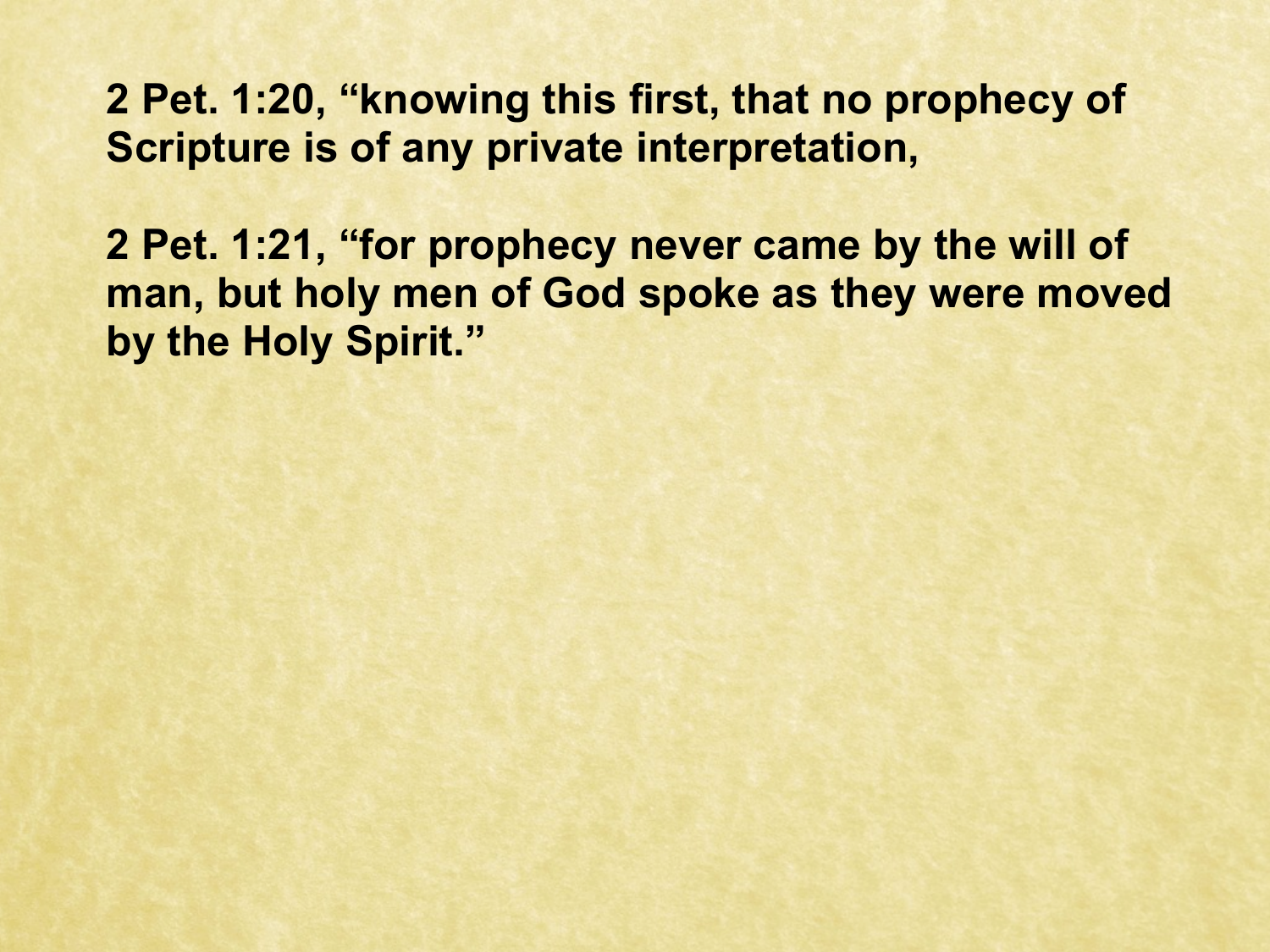**2 Pet. 1:20, "knowing this first, that no prophecy of Scripture is of any private interpretation,** 

**2 Pet. 1:21, "for prophecy never came by the will of man, but holy men of God spoke as they were moved by the Holy Spirit."** 

 **Literally: "know this first: All prophecy of Scripture does not derive [come into existence] from one's own interpretation [explanation] For prophecy was not brought from human will, but men spoke from God by being carried along by the Holy Spirit."**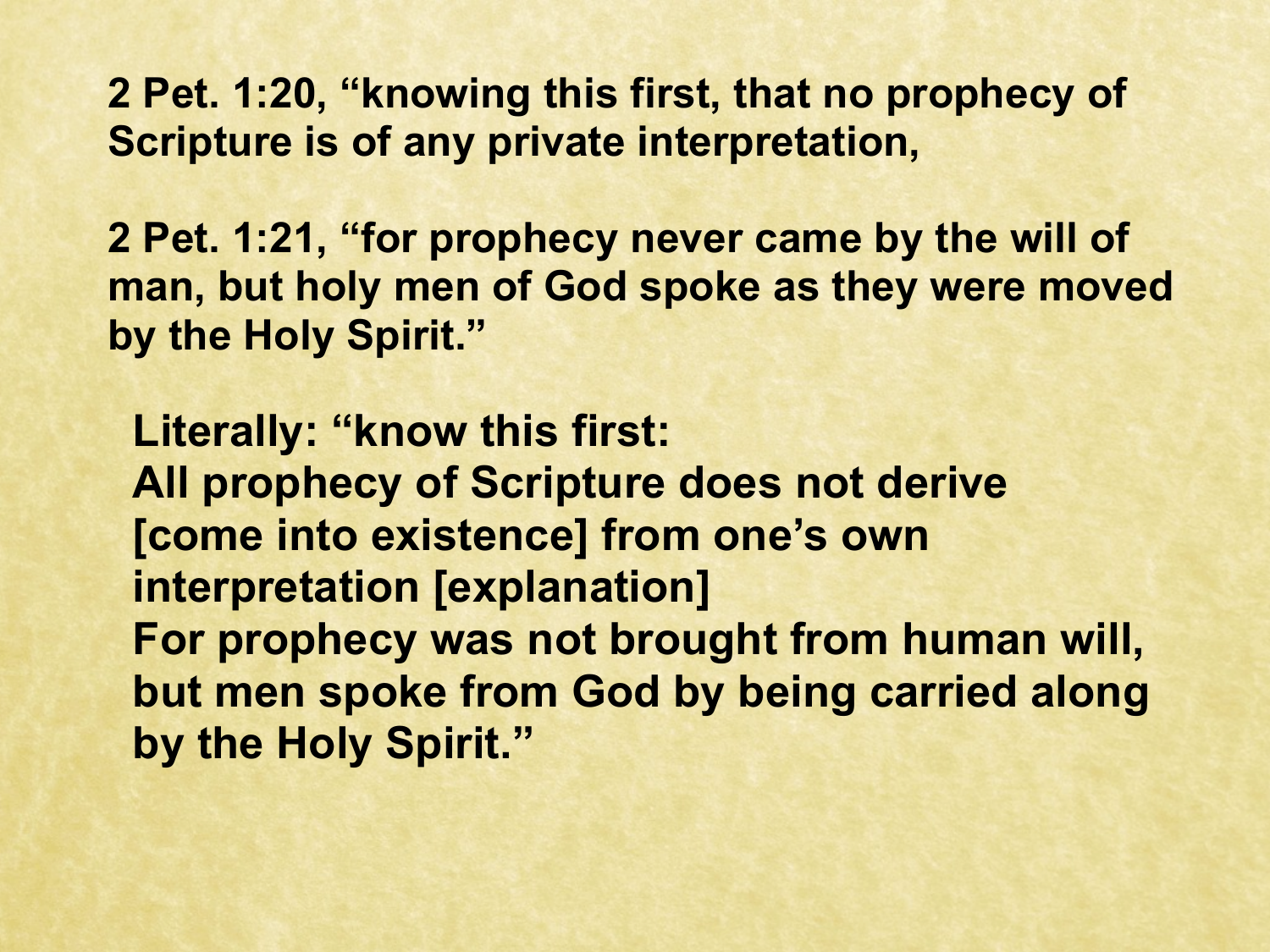**2 Tim. 3:14, "But you must continue in the things which you have learned and been assured of, knowing from whom you have learned them,**

**2 Tim. 3:15, "and that from childhood you have known the Holy Scriptures, which are able to make you wise for salvation through faith which is in Christ Jesus."**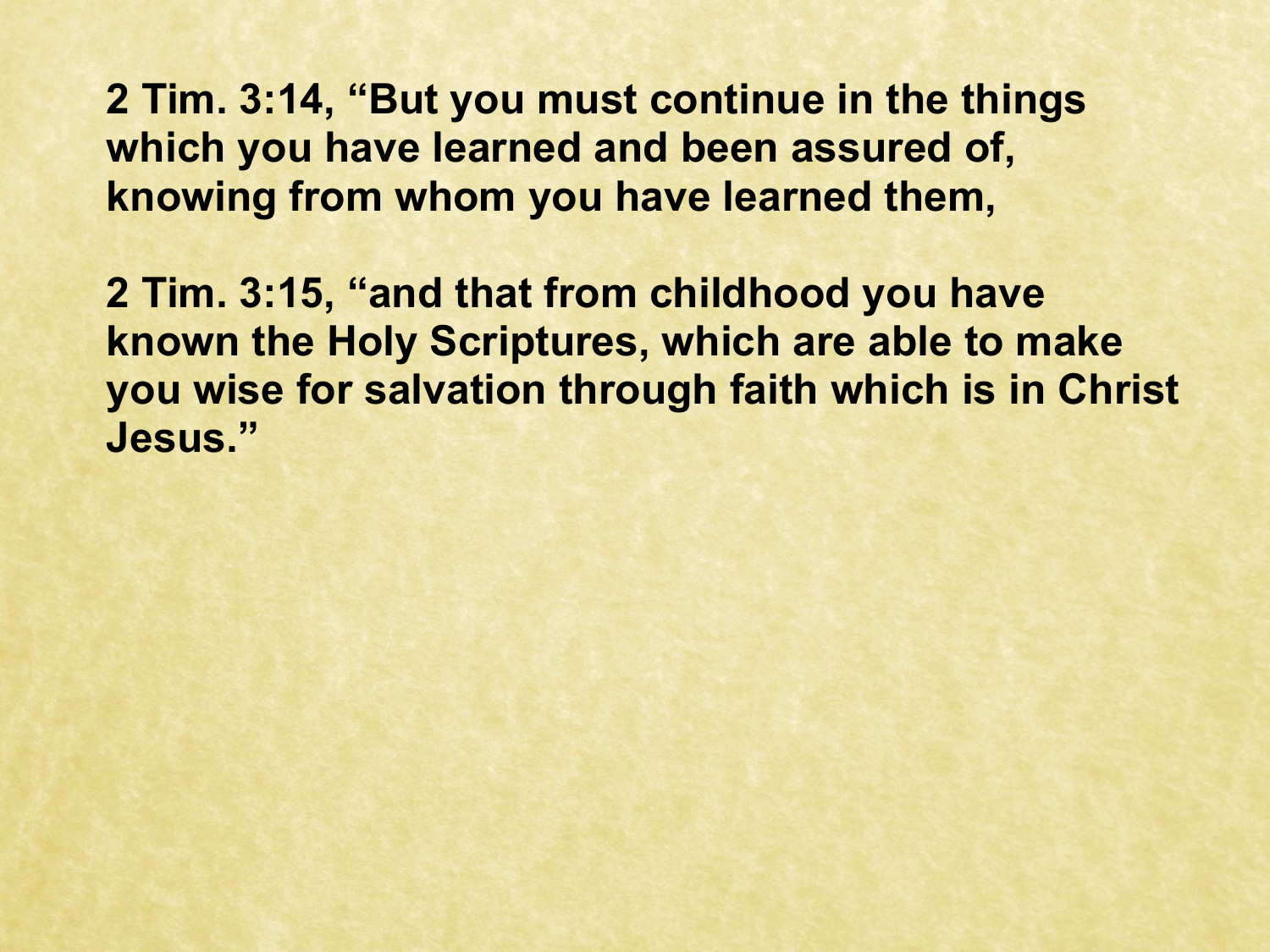**2 Tim. 3:16, "All Scripture is given by inspiration of God, and is profitable for doctrine, for reproof, for correction, for instruction in righteousness,** 

**2 Tim. 3:17, "that the man of God may be complete, thoroughly equipped for every good work."**

## **qeo/pneustoß** *theopneustos* **God-breathed God, through the Holy Spirit, exhales Scripture into the minds of the writers of Scripture which guarantees what they wrote to be without error, infallible, and perfect.**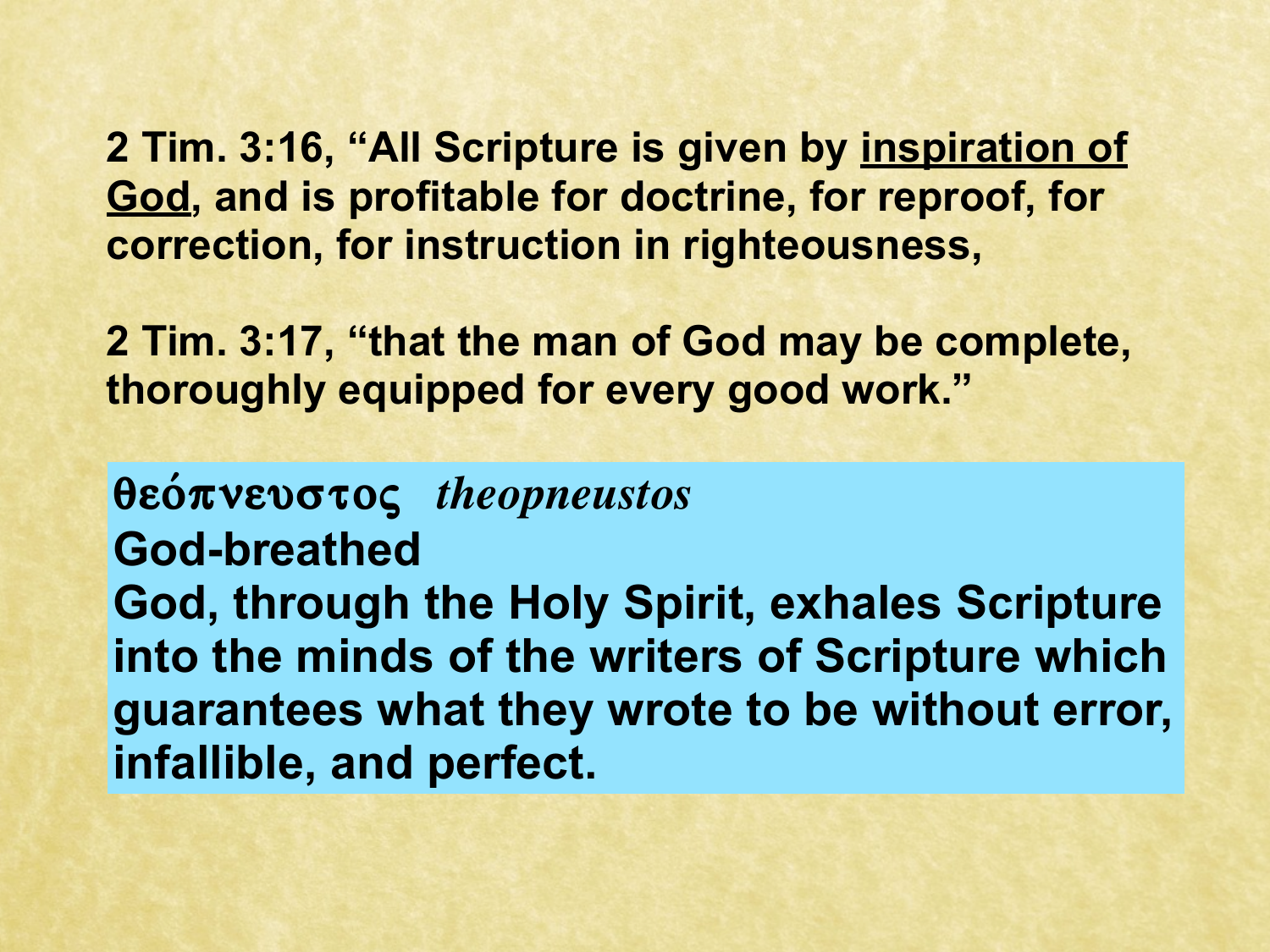### **Prov. 2:7, "He stores up sound wisdom [***tushiya***] for the upright; He is a shield [magen] to those who walk uprightly;**

**Prov. 2:8, "He guards the paths of justice, And preserves the way of His saints."**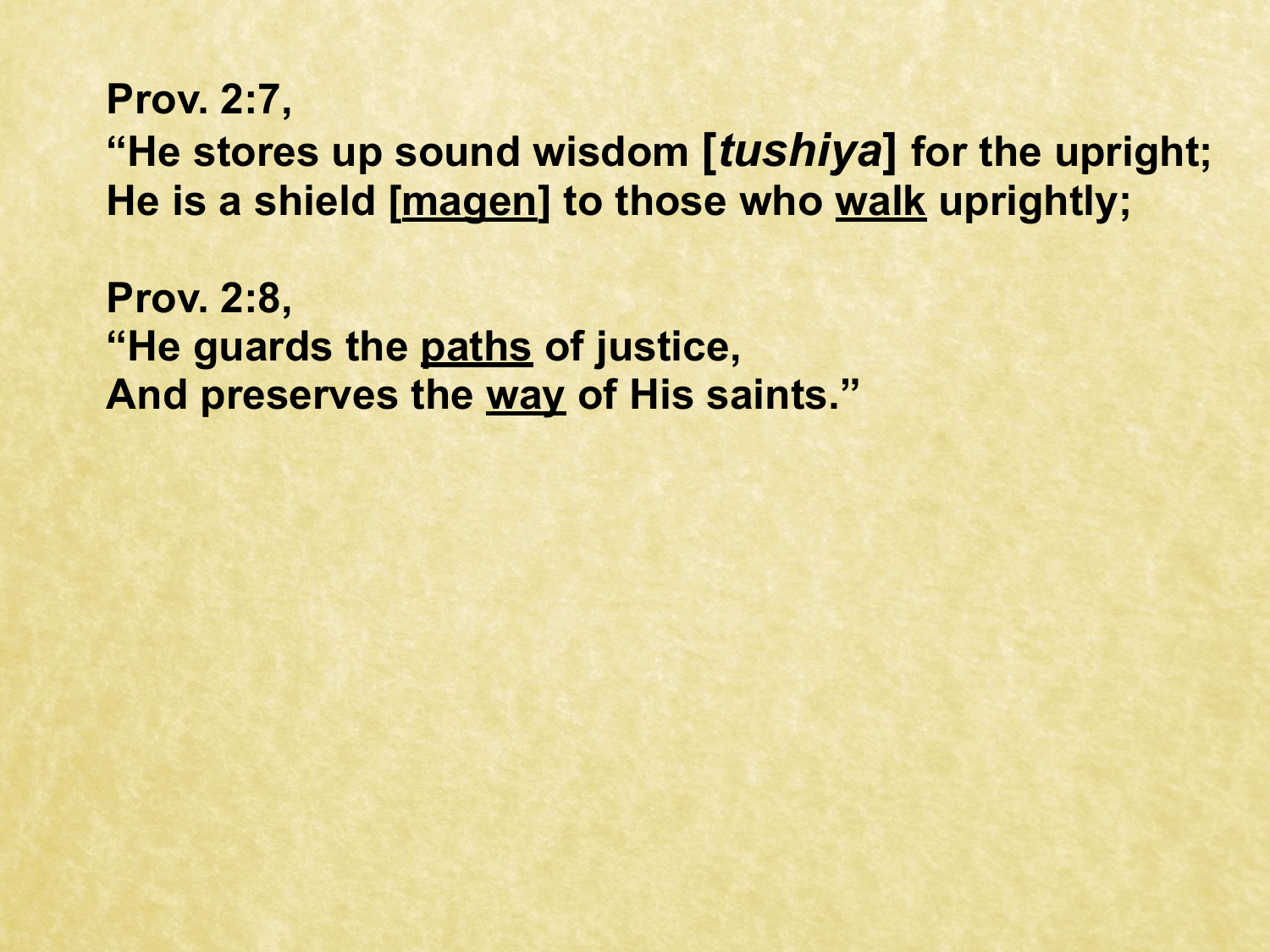**Psa. 3:3, "But You, O LORD, are a shield for me, My glory and the One who lifts up my head."**

**Psa. 18:2, "The LORD is my rock and my fortress and my deliverer; My God, my strength, in whom I will trust; My shield and the horn of my salvation, my stronghold."**

**Psa. 18:30, "As for God, His way is perfect; The word of the LORD is proven; He is a shield to all who trust in Him."**